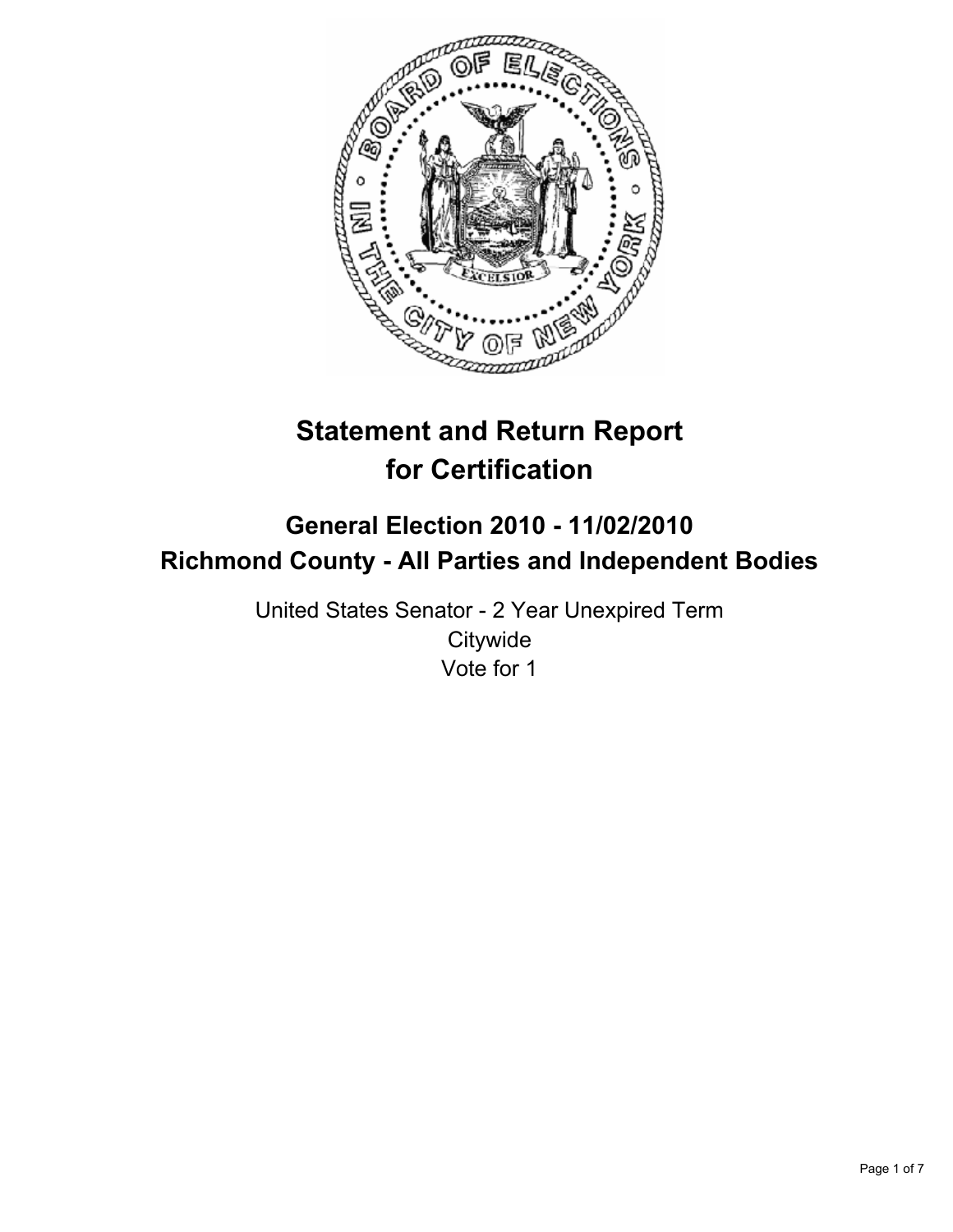

| <b>PUBLIC COUNTER</b>                       | 16,620 |
|---------------------------------------------|--------|
| <b>EMERGENCY</b>                            | 0      |
| ABSENTEE/MILITARY                           | 647    |
| <b>FEDERAL</b>                              | 38     |
| <b>AFFIDAVIT</b>                            | 161    |
| <b>Total Ballots</b>                        | 17,466 |
| KIRSTEN E GILLIBRAND (DEMOCRATIC)           | 6,370  |
| JOSEPH J DIOGUARDI (REPUBLICAN)             | 7,580  |
| KIRSTEN E GILLIBRAND (INDEPENDENCE)         | 642    |
| JOSEPH J DIOGUARDI (CONSERVATIVE/TAXPAYERS) | 1,312  |
| KIRSTEN E GILLIBRAND (WORKING FAMILIES)     | 503    |
| CECILE A LAWRENCE (GREEN)                   | 68     |
| JOSEPH HUFF (RENT IS 2 DAMN HIGH)           | 31     |
| JOHN CLIFTON (LIBERTARIAN)                  | 56     |
| VIVIA MORGAN (ANTI-PROHIBITION)             | 53     |
| <b>BRUCE BLAKEMAN (TAX REVOLT)</b>          | 11     |
| DAVID MALPASS (WRITE-IN)                    | 1      |
| ELIZABETH CAMMARATA (WRITE-IN)              | 1      |
| JAMES A ALFANO (WRITE-IN)                   | 1      |
| JONATHAN ROSSI (WRITE-IN)                   | 1      |
| MITCHELL ZINK (WRITE-IN)                    | 1      |
| NO NAME (WRITE-IN)                          | 3      |
| <b>Total Votes</b>                          | 16,634 |
| Unrecorded                                  | 832    |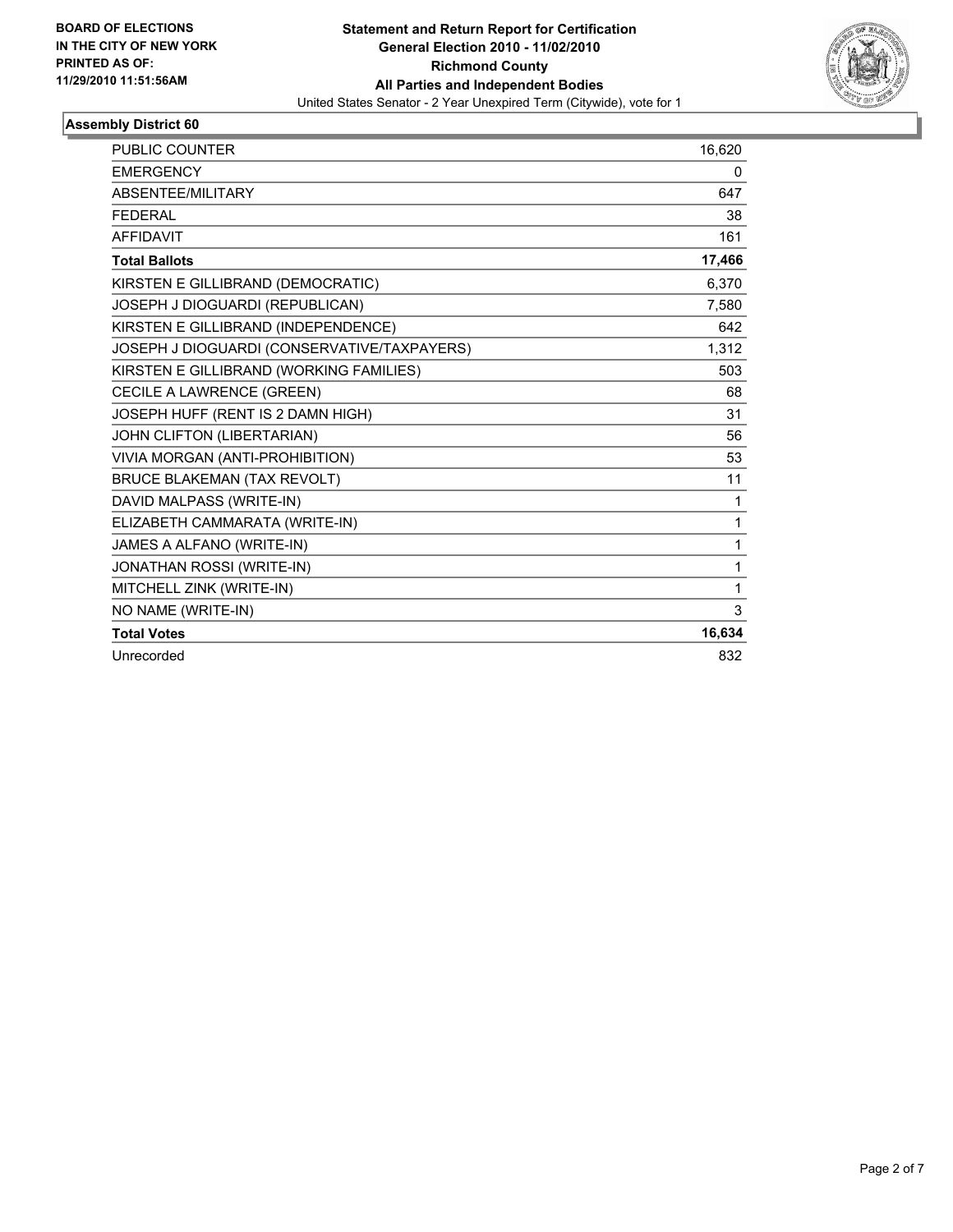

| <b>PUBLIC COUNTER</b>                       | 24,889       |
|---------------------------------------------|--------------|
| <b>EMERGENCY</b>                            | 0            |
| ABSENTEE/MILITARY                           | 890          |
| <b>FEDERAL</b>                              | 62           |
| <b>AFFIDAVIT</b>                            | 354          |
| <b>Total Ballots</b>                        | 26,195       |
| KIRSTEN E GILLIBRAND (DEMOCRATIC)           | 14,974       |
| JOSEPH J DIOGUARDI (REPUBLICAN)             | 6,082        |
| KIRSTEN E GILLIBRAND (INDEPENDENCE)         | 902          |
| JOSEPH J DIOGUARDI (CONSERVATIVE/TAXPAYERS) | 1,396        |
| KIRSTEN E GILLIBRAND (WORKING FAMILIES)     | 1,131        |
| CECILE A LAWRENCE (GREEN)                   | 137          |
| JOSEPH HUFF (RENT IS 2 DAMN HIGH)           | 104          |
| JOHN CLIFTON (LIBERTARIAN)                  | 101          |
| VIVIA MORGAN (ANTI-PROHIBITION)             | 73           |
| <b>BRUCE BLAKEMAN (TAX REVOLT)</b>          | 23           |
| BEELZEBUB (WRITE-IN)                        | 1            |
| CAROLYN KENNEDY (WRITE-IN)                  | 1            |
| CHARLIE JOURNEY (WRITE-IN)                  | 1            |
| ERIK MERMAGEN (WRITE-IN)                    | $\mathbf{1}$ |
| JOSEPH R TUTTU (WRITE-IN)                   | 1            |
| LORI SADDLER (WRITE-IN)                     | $\mathbf{1}$ |
| MARC JOSEPH (WRITE-IN)                      | $\mathbf{1}$ |
| RICHARD M KATULA (WRITE-IN)                 | $\mathbf{1}$ |
| <b>Total Votes</b>                          | 24,931       |
| Unrecorded                                  | 1,264        |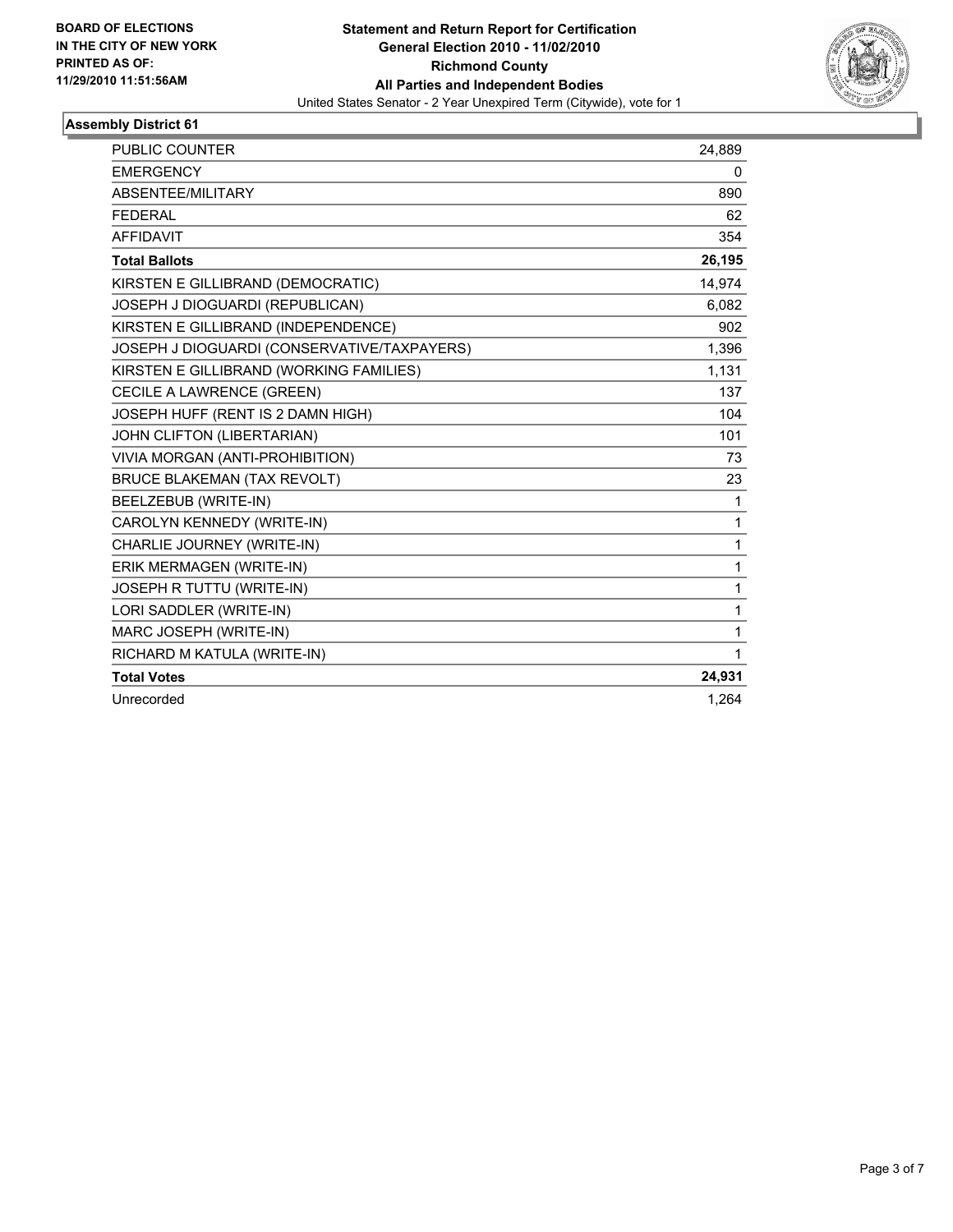

| <b>PUBLIC COUNTER</b>                       | 29,387 |
|---------------------------------------------|--------|
| <b>EMERGENCY</b>                            | 1      |
| <b>ABSENTEE/MILITARY</b>                    | 843    |
| <b>FEDERAL</b>                              | 35     |
| <b>AFFIDAVIT</b>                            | 222    |
| <b>Total Ballots</b>                        | 30,488 |
| KIRSTEN E GILLIBRAND (DEMOCRATIC)           | 9.430  |
| JOSEPH J DIOGUARDI (REPUBLICAN)             | 15,434 |
| KIRSTEN E GILLIBRAND (INDEPENDENCE)         | 1,129  |
| JOSEPH J DIOGUARDI (CONSERVATIVE/TAXPAYERS) | 2,517  |
| KIRSTEN E GILLIBRAND (WORKING FAMILIES)     | 628    |
| CECILE A LAWRENCE (GREEN)                   | 67     |
| JOSEPH HUFF (RENT IS 2 DAMN HIGH)           | 51     |
| JOHN CLIFTON (LIBERTARIAN)                  | 76     |
| VIVIA MORGAN (ANTI-PROHIBITION)             | 78     |
| <b>BRUCE BLAKEMAN (TAX REVOLT)</b>          | 12     |
| <b>BOB HOPE (WRITE-IN)</b>                  | 1      |
| MARC LAW (WRITE-IN)                         | 1      |
| MITCHELL ZINK (WRITE-IN)                    | 1      |
| NO NAME (WRITE-IN)                          | 1      |
| TERESA A. ZERILLI (WRITE-IN)                | 1      |
| <b>Total Votes</b>                          | 29,427 |
| Unrecorded                                  | 1.061  |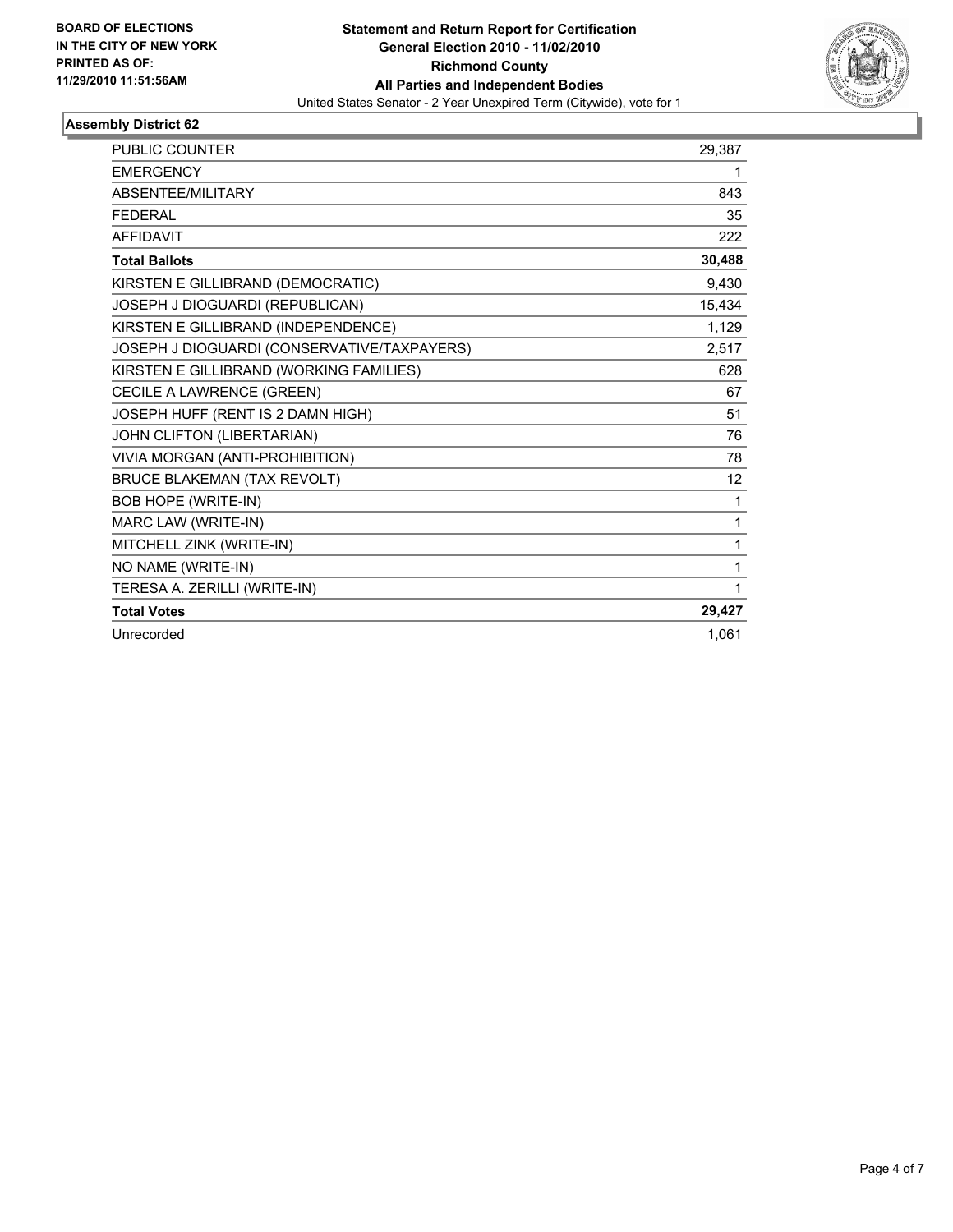

| <b>PUBLIC COUNTER</b>                       | 24,048         |
|---------------------------------------------|----------------|
| <b>EMERGENCY</b>                            | 0              |
| ABSENTEE/MILITARY                           | 849            |
| <b>FEDERAL</b>                              | 69             |
| <b>AFFIDAVIT</b>                            | 253            |
| <b>Total Ballots</b>                        | 25,219         |
| KIRSTEN E GILLIBRAND (DEMOCRATIC)           | 11,387         |
| JOSEPH J DIOGUARDI (REPUBLICAN)             | 9,591          |
| KIRSTEN E GILLIBRAND (INDEPENDENCE)         | 821            |
| JOSEPH J DIOGUARDI (CONSERVATIVE/TAXPAYERS) | 1,395          |
| KIRSTEN E GILLIBRAND (WORKING FAMILIES)     | 634            |
| CECILE A LAWRENCE (GREEN)                   | 94             |
| JOSEPH HUFF (RENT IS 2 DAMN HIGH)           | 44             |
| JOHN CLIFTON (LIBERTARIAN)                  | 62             |
| VIVIA MORGAN (ANTI-PROHIBITION)             | 58             |
| <b>BRUCE BLAKEMAN (TAX REVOLT)</b>          | 18             |
| CAPTAIN KIRK (WRITE-IN)                     | 1              |
| JOHN GADANSKI (WRITE-IN)                    | 1              |
| NO NAME (WRITE-IN)                          | $\overline{2}$ |
| SAL CARRADO (WRITE-IN)                      | 1              |
| STAFFORD LISS (WRITE-IN)                    | 1              |
| STEPHEN COLBERT (WRITE-IN)                  | 1              |
| <b>Total Votes</b>                          | 24,111         |
| Unrecorded                                  | 1,108          |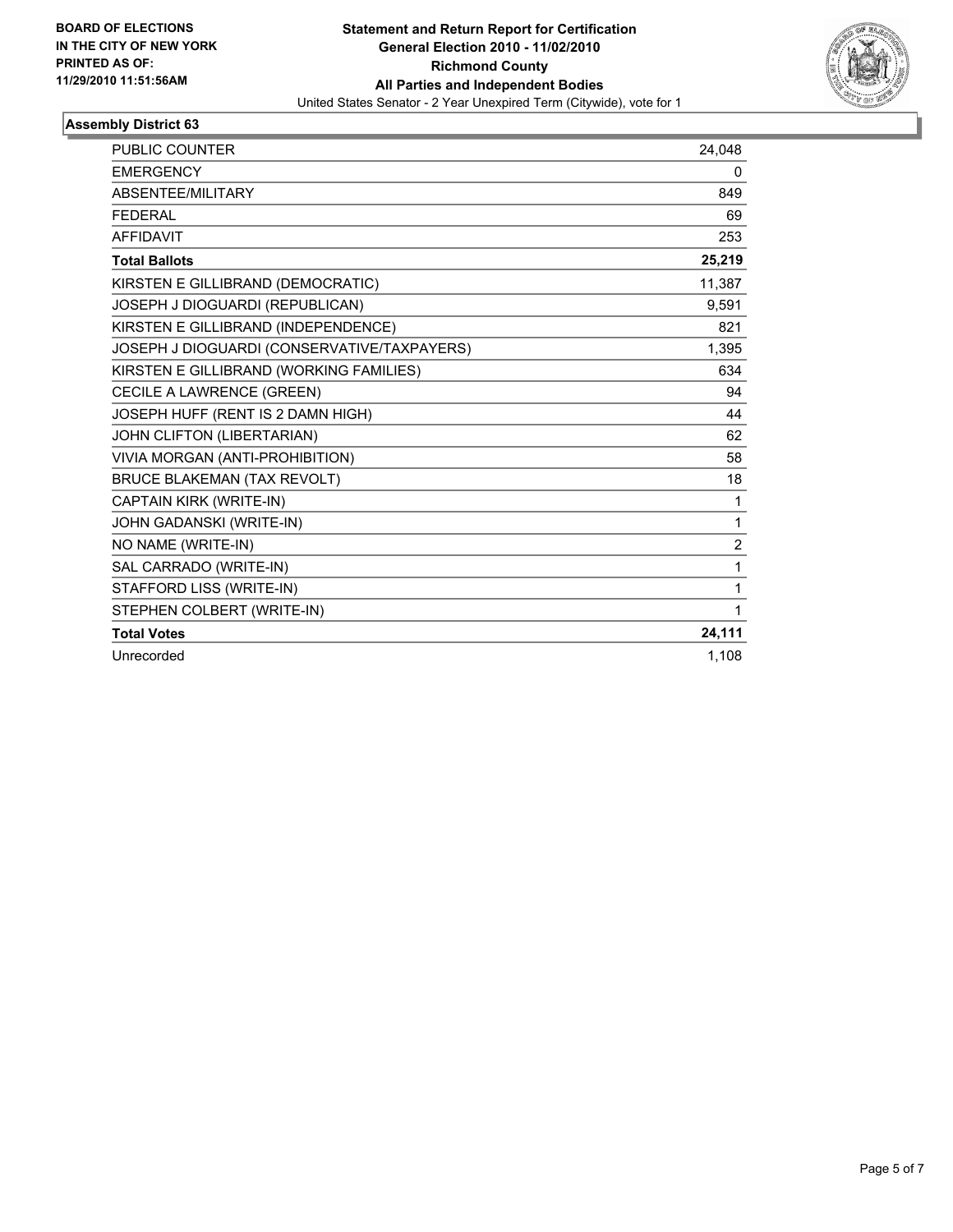

#### **Total for United States Senator - 2 Year Unexpired Term (Citywide) - Richmond County**

| <b>PUBLIC COUNTER</b>                       | 94,944         |
|---------------------------------------------|----------------|
| EMERGENCY                                   | 1              |
| ABSENTEE/MILITARY                           | 3,229          |
| FEDERAL                                     | 204            |
| AFFIDAVIT                                   | 990            |
| <b>Total Ballots</b>                        | 99,368         |
| KIRSTEN E GILLIBRAND (DEMOCRATIC)           | 42,161         |
| JOSEPH J DIOGUARDI (REPUBLICAN)             | 38,687         |
| KIRSTEN E GILLIBRAND (INDEPENDENCE)         | 3,494          |
| JOSEPH J DIOGUARDI (CONSERVATIVE/TAXPAYERS) | 6,620          |
| KIRSTEN E GILLIBRAND (WORKING FAMILIES)     | 2,896          |
| CECILE A LAWRENCE (GREEN)                   | 366            |
| JOSEPH HUFF (RENT IS 2 DAMN HIGH)           | 230            |
| JOHN CLIFTON (LIBERTARIAN)                  | 295            |
| VIVIA MORGAN (ANTI-PROHIBITION)             | 262            |
| <b>BRUCE BLAKEMAN (TAX REVOLT)</b>          | 64             |
| BEELZEBUB (WRITE-IN)                        | 1              |
| <b>BOB HOPE (WRITE-IN)</b>                  | 1              |
| CAPTAIN KIRK (WRITE-IN)                     | 1              |
| CAROLYN KENNEDY (WRITE-IN)                  | 1              |
| CHARLIE JOURNEY (WRITE-IN)                  | 1              |
| DAVID MALPASS (WRITE-IN)                    | 1              |
| ELIZABETH CAMMARATA (WRITE-IN)              | 1              |
| ERIK MERMAGEN (WRITE-IN)                    | 1              |
| JAMES A ALFANO (WRITE-IN)                   | 1              |
| JOHN GADANSKI (WRITE-IN)                    | 1              |
| JONATHAN ROSSI (WRITE-IN)                   | 1              |
| JOSEPH R TUTTU (WRITE-IN)                   | 1              |
| LORI SADDLER (WRITE-IN)                     | 1              |
| MARC JOSEPH (WRITE-IN)                      | 1              |
| MARC LAW (WRITE-IN)                         | 1              |
| MITCHELL ZINK (WRITE-IN)                    | $\overline{c}$ |
| NO NAME (WRITE-IN)                          | 6              |
| RICHARD M KATULA (WRITE-IN)                 | 1              |
| SAL CARRADO (WRITE-IN)                      | 1              |
| STAFFORD LISS (WRITE-IN)                    | 1              |
| STEPHEN COLBERT (WRITE-IN)                  | 1              |
| TERESA A. ZERILLI (WRITE-IN)                | 1              |
| <b>Total Votes</b>                          | 95,103         |
| Unrecorded                                  | 4,265          |